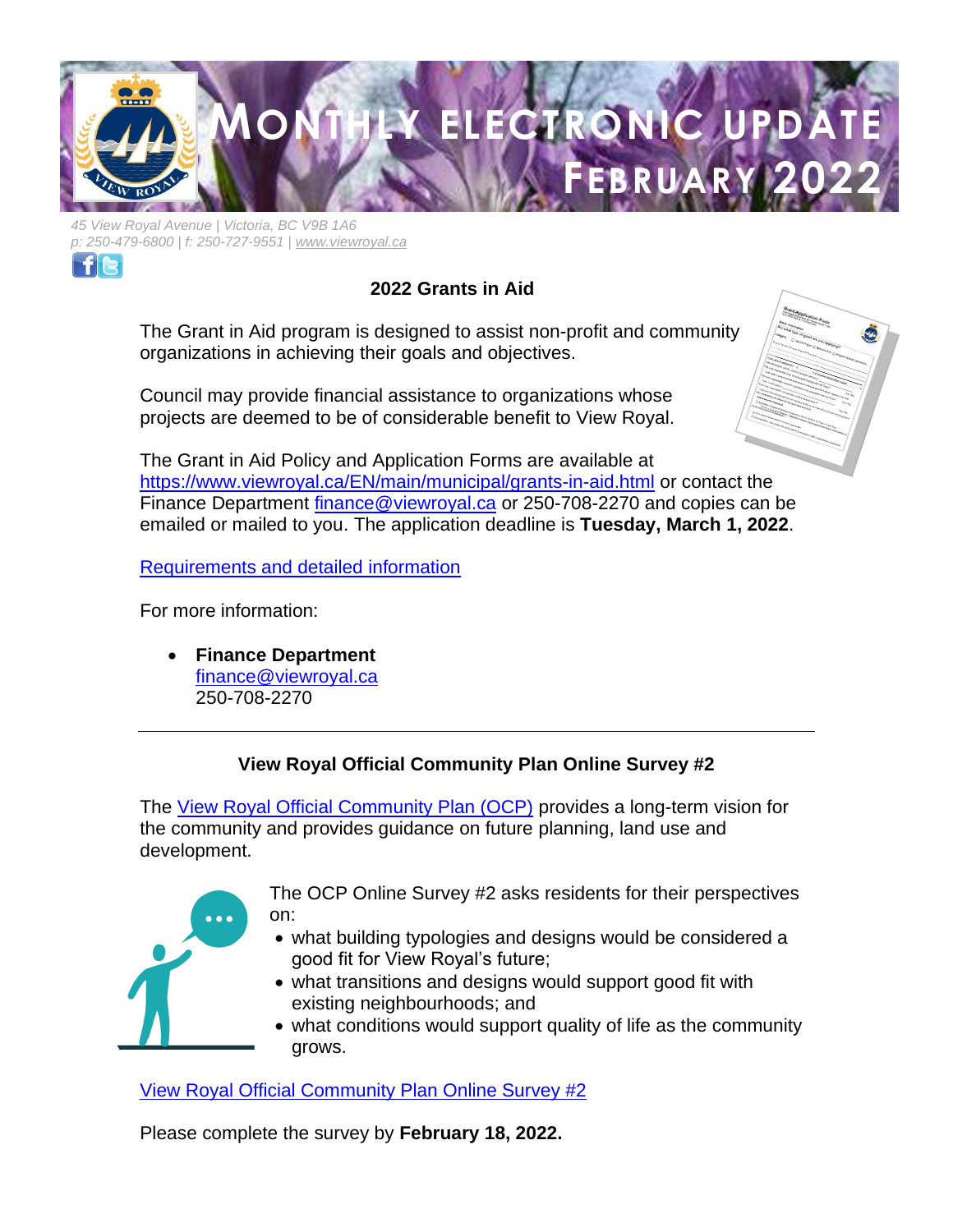## **2022 Secondary Suite Permit Renewal**

#### **Renewal Information**

Secondary Suite permits are now being renewed for 2022. The deadline for renewal is **February 28, 2022**. Renewals can be submitted with payment by mail, dropped off in the mail slot beside the front entrance of Town Hall or in person (45 View Royal Avenue).

#### **Have you lost your renewal form?**

You can [download a form directly from our website](https://www.viewroyal.ca/assets/Town~Hall/Documents-Forms/Building-Bylaw/Secondary%20Suite%20Renewal%20%20Form.pdf) or call 250-479-6800 and a new one can be emailed or mailed to you.

#### **Are you a new owner of a house with a suite?**

If you purchased a home that has a secondary suite, the current permit will transfer over to you. Provided all suite requirements continue to be met, you are only required to continue with the annual renewal process.

If you have any questions regarding the permit renewal process, please contact the Development Services Department at 250-708-2254 or [planning@viewroyal.ca.](mailto:planning@viewroyal.ca)

## **View Royal 2022-2026 Financial Plan**

Built on View Royal's Strategic Plan, the Financial Plan supports the enhancement of livability in View Royal through investments in roads, parks and trails, fire services equipment, technology and a commitment to service excellence.

Each year the financial plan is updated, or rolled forward, for the next five-year cycle. Members of the public can express their opinions during the [public](https://www.viewroyal.ca/EN/main/town/agendas-minutes-videos/live-webcast-meeting.html)  [participation](https://www.viewroyal.ca/EN/main/town/agendas-minutes-videos/live-webcast-meeting.html) segments of meetings when Council is considering these items, or by watching recorded videos of the meetings and providing feedback.

The [2022-2026 Financial Plan meeting](https://www.viewroyal.ca/assets/Town~Hall/Documents-Forms/Finance-Taxation/2022%2001%2004%20Financial%20Planning%20Calendar2.pdf) schedule shows opportunities for you to let Council know your thoughts on the upcoming budget!

For more information:

• **Finance Department** [finance@viewroyal.ca](mailto:finance@viewroyal.ca) 250-708-2270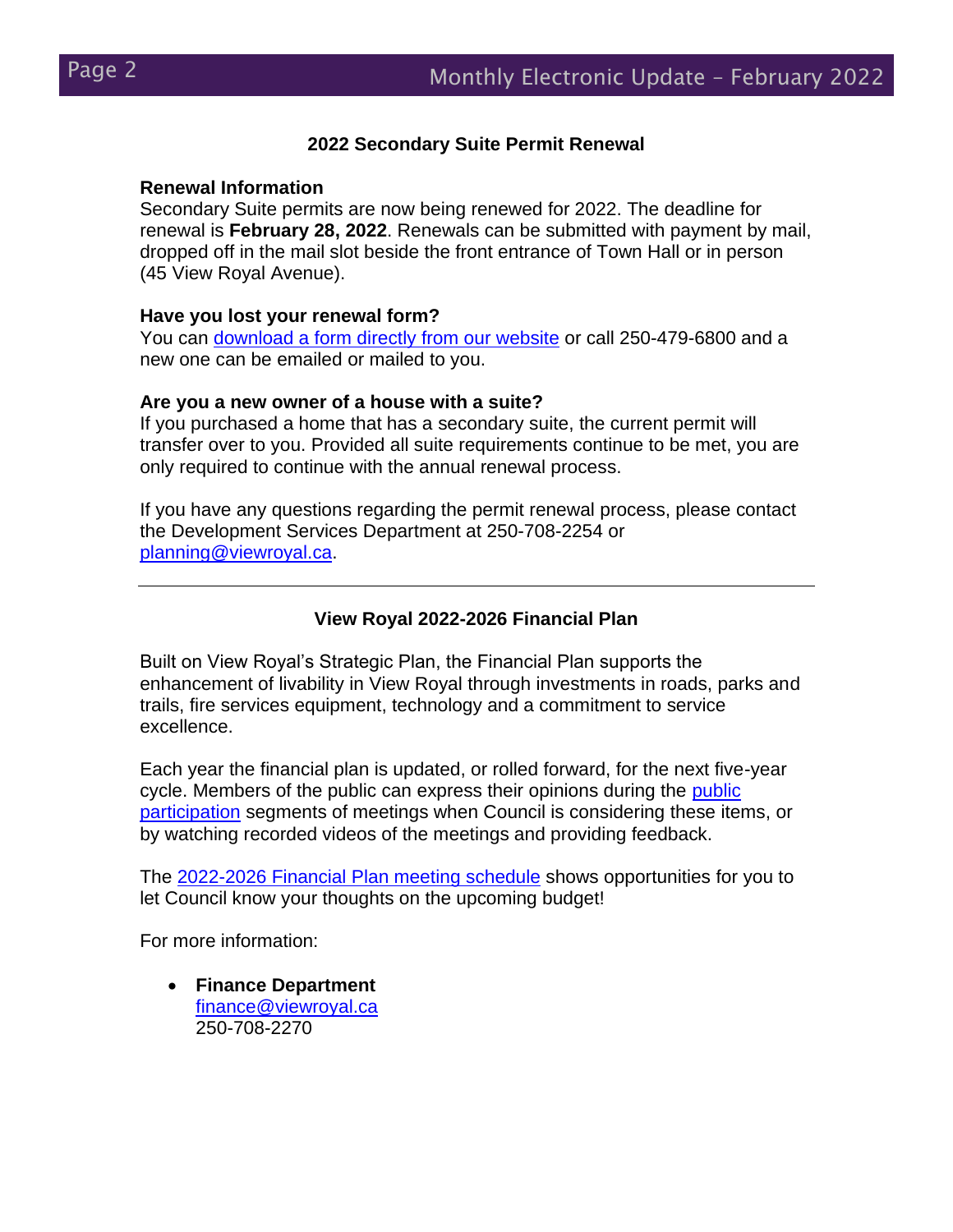## **Workshop at Welland Legacy Park & Community Orchard**

Lifecycles is hosting a tree care workshop on Pest Management! The workshop will cover holistic practices for fruit tree pest management and will help prepare you and your trees for the upcoming growing season.

Rowen Warrilow, Orchard Coordinator, will be sharing thoughtful, organic pest management tips to help mitigate tent caterpillars, codling moth and leaf rollers. She will also be discussing information on banding, fly traps, accurate insect identification skills and the types of plants that you can grow to attract beneficial insects that help manage pests for you.

Date: Sunday, February 27, 2022 Time: 11:00am - 12:30pm Place: 1215 Stancil Lane Cost: tickets are \$25 each

[Purchase a ticket and reserve your spot](https://can01.safelinks.protection.outlook.com/?url=http%3A%2F%2Femail.gleaning.lifecyclesproject.ca%2Fc%2FeJwNjcEOgyAQRL9Gj2RZWCkHDr30PxBWpSHYIJH49yV5c3mZzERnF20CzMkh4AAsotZKiWVdLCgTh_XWc5w07Jl9SWUXOW0cnpD5-tXzy6GJ4OfDAcpIfpERGXiVftXKbOolAxKYjeSc3dHa75rUe8LPoPcu-ObS1poaj5HheASJCLTRQGTm6lLZznF_J-71fHwexT8zrDbz&data=04%7C01%7Cinfo%40viewroyal.ca%7Cd627b8f7dd494790429308d9ec1dbf0d%7Cfb4dfe45649d42208549764f94bf05f3%7C1%7C1%7C637800434775650009%7CUnknown%7CTWFpbGZsb3d8eyJWIjoiMC4wLjAwMDAiLCJQIjoiV2luMzIiLCJBTiI6Ik1haWwiLCJXVCI6Mn0%3D%7C2000&sdata=EuNty3vCycoAvPJs%2FaNBPlFIMq4Gc1VP7tmazcVhly4%3D&reserved=0)

For more information:

• **LifeCycles Project Society** [info@lifecyclesproject.ca](mailto:info@lifecyclesproject.ca) 250-383-5800

## **Contactless Ways to Renew, Replace or Purchase Your Dog Licence**

Did you know you can renew, replace or purchase your CRD dog licence without an in-person visit to Town Hall (or another facility)? Check out these contactless options to renew, replace or purchase your dog licence:

- **Online Banking**: using [online banking](https://www.crd.bc.ca/service/animals-pets/licencing-for-dogs/online-payments) and the account number on your invoice (starts with 8);
- **Phone**: call 250-478-0624 or 1-800-665-7899 extension 0 with a credit card;
- **Email**: send an email to the CRD by [clicking here.](https://www.crd.bc.ca/contact-us?r=dog-licencing)

Once you have paid for your dog tag(s), the CRD will mail them to you free of charge.



For more information, please contact the CRD Bylaw & Animal Care Services at 250-478-0624 or visit [https://www.crd.bc.ca/service/animals-pets/licencing-for](https://www.crd.bc.ca/service/animals-pets/licencing-for-dogs)[dogs.](https://www.crd.bc.ca/service/animals-pets/licencing-for-dogs)